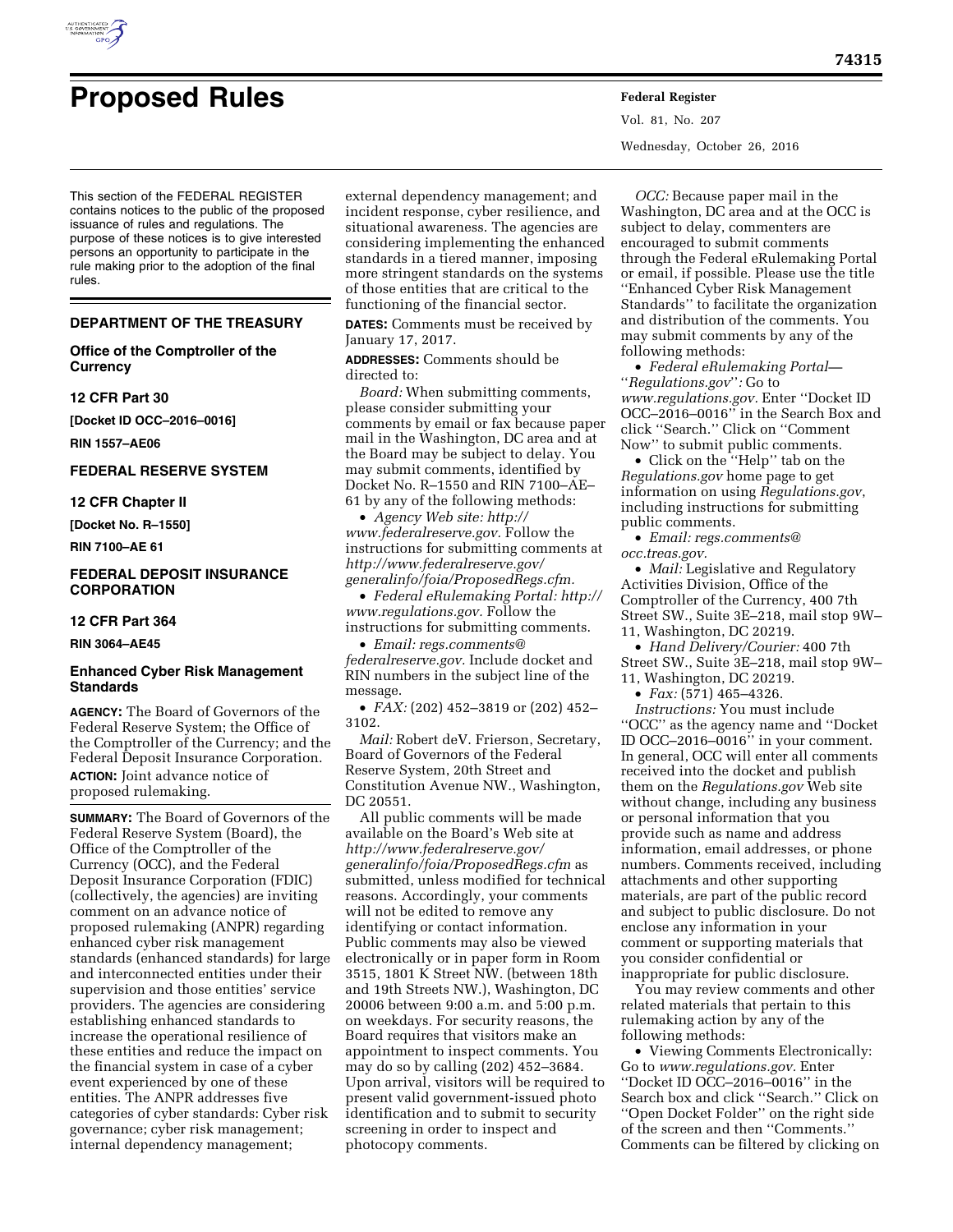''View All'' and then using the filtering tools on the left side of the screen.

• Click on the ''Help'' tab on the *Regulations.gov* home page to get information on using *Regulations.gov*. Supporting materials may be viewed by clicking on ''Open Docket Folder'' and then clicking on ''Supporting Documents.'' The docket may be viewed after the close of the comment period in the same manner as during the comment period.

• *Viewing Comments Personally:* You may personally inspect and photocopy comments at the OCC, 400 7th Street SW., Washington, DC 20219. For security reasons, the OCC requires that visitors make an appointment to inspect comments. You may do so by calling (202) 649–6700 or, for persons who are deaf or hard of hearing, TTY, (202) 649– 5597. Upon arrival, visitors will be required to present valid governmentissued photo identification and to submit to security screening in order to inspect and photocopy comments.

*FDIC:* You may submit comments, identified by RIN 3064–AE45, by any of the following methods:

*Agency Web site: [http://www.fdic.gov/](http://www.fdic.gov/regulations/laws/federal/propose.html) [regulations/laws/federal/propose.html.](http://www.fdic.gov/regulations/laws/federal/propose.html)*  Follow instructions for submitting comments on the Agency Web site.

• *Email: [Comments@fdic.gov.](mailto:Comments@fdic.gov)* Include the RIN 3064–AE45 on the subject line of the message.

• *Mail:* Robert E. Feldman, Executive Secretary, Attention: Comments, Federal Deposit Insurance Corporation, 550 17th Street NW., Washington, DC 20429.

• *Hand Delivery:* Comments may be hand delivered to the guard station at the rear of the 550 17th Street Building (located on F Street) on business days between 7:00 a.m. and 5:00 p.m.

*Public Inspection:* All comments received must include the agency name and RIN 3064–AE45 for this rulemaking. All comments received will be posted without change to *[http://www.fdic.gov/](http://www.fdic.gov/regulations/laws/federal/propose.html) [regulations/laws/federal/propose.html,](http://www.fdic.gov/regulations/laws/federal/propose.html)*  including any personal information provided. Paper copies of public comments may be ordered from the FDIC Public Information Center, 3501 North Fairfax Drive, Room E–1002, Arlington, VA 22226 by telephone at (877) 275–3342 or (703) 562–2200.

#### **FOR FURTHER INFORMATION CONTACT:**

*Board:* Anna Lee Hewko, Associate Director, (202) 530–6260; or Matthew Hayduk, Manager, (202) 973–6190; or Julia Philipp, Senior Supervisory Financial Analyst, (202) 452–3940; or Christopher Olson, Senior Supervisory Financial Analyst, (202) 912–4609, Division of Banking Supervision and Regulation; or Benjamin W.

McDonough, Special Counsel, (202) 452–2036; or Claudia Von Pervieux, Counsel, (202) 452–2552; or Michelle Kidd, Counsel, (202) 736–5554, Legal Division; for persons who are deaf or hard of hearing, TTY (202) 263–4869.

*OCC:* Bethany Dugan, Deputy Comptroller for Operational Risk, (202) 649–6949; or Kevin Greenfield, Director, Bank Information Technology, (202) 649–6954; or Eric Gott, Risk Team Lead for Governance and Operational Risk, Large Bank Supervision, (202) 649– 7181; or Patrick Kelly, Bank Examiner, Critical Infrastructure Protection, (202) 649–5519; or Carl Kaminski, Special Counsel, Beth Knickerbocker, Counsel, or Rima Kundnani, Attorney, Legislative and Regulatory Activities Division, (202) 649–5490, Office of the Comptroller of the Currency, 400 7th Street SW., Washington, DC 20219.

*FDIC:* Donald Saxinger, Senior Examination Specialist, IT Supervision Branch, Division of Risk Management Supervision, (703) 254–0214; or John Dorsey, Counsel, (202) 898–3807. Supervision & Legislation Branch, Legal Division.

#### **I. Background**

With advances in financial technology, financial institutions and consumers alike have become increasingly dependent on technology to facilitate financial transactions. In addition, the largest, most complex financial institutions rely heavily on technology to engage in national and international banking activities and to provide critical services to the financial sector and the U.S. economy.

As technology dependence in the financial sector continues to grow, so do opportunities for high-impact technology failures and cyber-attacks. Due to the interconnectedness of the U.S. financial system, a cyber incident or failure at one interconnected entity may not only impact the safety and soundness of the entity, but also other financial entities with potentially systemic consequences. For example, depository institutions and depository institution holding companies play an important role in U.S. payment, clearing, and settlement arrangements and provide access to credit for businesses and households. Nonbank financial companies that the Financial Stability Oversight Council (FSOC) has determined should be supervised by the Board (referred to in the ANPR as nonbank financial companies) perform critical functions for the U.S. financial system, and financial market infrastructures (FMIs) facilitate the payment, clearing, and recording of monetary and other financial

transactions and services and play critical roles in fostering financial stability in the United States. Third parties that provide payments processing, core banking, and other financial technology services to these participants in the financial sector also provide services that are vital to the financial sector.

The Board, the OCC, and the FDIC have incorporated information security into their supervisory review of information technology (IT) programs at supervised banking organizations for many years. The agencies also review the services of third-party service providers that support those entities, and the Board includes information security as part of the supervisory program for nonbank financial companies and FMIs.

In response to expanding cyber risks, the agencies are considering establishing enhanced standards for the largest and most interconnected entities under their supervision, as well as for services that these entities receive from third parties. The term ''covered entities'' is used throughout this document to refer to entities potentially covered by the standards described in this ANPR. The enhanced standards would be designed to increase covered entities' operational resilience and reduce the potential impact on the financial system in the event of a failure, cyber-attack, or the failure to implement appropriate cyber risk management.

The agencies are considering implementing the enhanced standards in a tiered manner, imposing more stringent standards on the systems of covered entities that are critical to the functioning of the financial sector, referred to in this ANPR as ''sectorcritical systems.''

The agencies are seeking comment on all aspects of the enhanced standards described in this ANPR. The agencies plan to use information collected in this ANPR to develop a more detailed proposal for consideration. The agencies will again invite public comment on a detailed proposal before adopting any final rule.

## **II. Relationship to Existing Requirements and Guidance**

#### *a. Existing Supervisory Programs*

As noted, the agencies have existing supervisory programs that contain general expectations for cybersecurity practices at financial institutions and third-party service providers. The enhanced standards would be integrated into the existing supervisory framework by establishing enhanced supervisory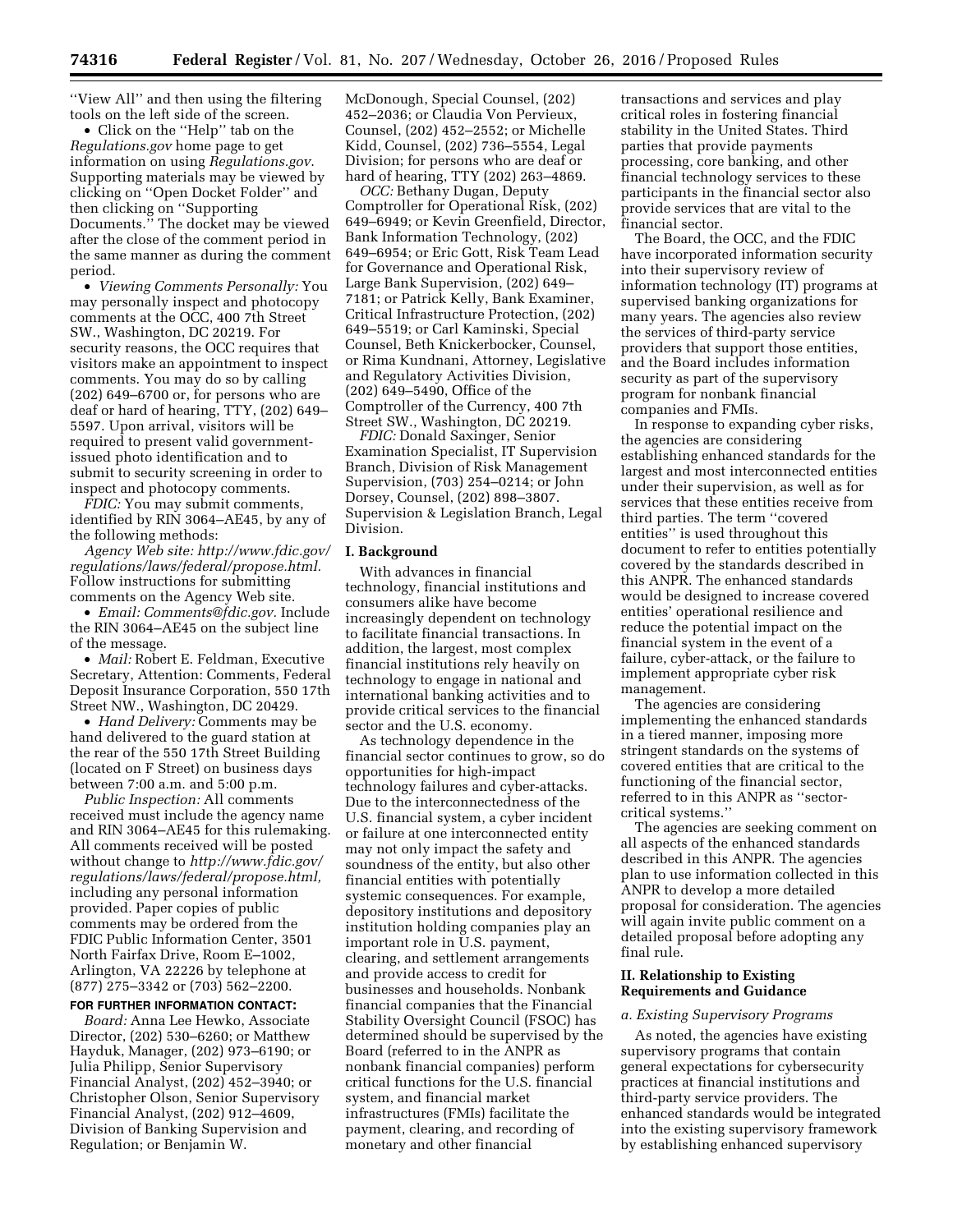expectations for the entities and services that potentially pose heightened cyber risk to the safety and soundness of the financial sector.

Through the Federal Financial Institutions Examination Council (FFIEC), the agencies issued the Uniform Rating System for Information Technology (URSIT) in 1978 (revised January 20, 1999).<sup>1</sup> The URSIT rating is used by federal and state regulators to uniformly assess IT risks at financial institutions, their affiliates, and service providers 2 for the purpose of identifying those institutions that require special supervisory attention. The URSIT framework includes elements to assess data security and other risk management factors necessary to determine the quality, integrity, and reliability of the financial institution's or third-party service provider's IT. The proposed enhanced standards would not replace the URSIT ratings but could be used, in part, to inform the cyberrelated elements of the URSIT rating for covered entities. For example, supervisory work related to the proposed external dependency management standard discussed in this ANPR could be used, in part, to inform the development and acquisition component of the URSIT rating.

In 2003, the FFIEC published the first in a series of booklets on IT that make up the IT Handbook. The IT Handbook provides guidance to examiners in reviewing financial institutions and services provided by third parties. Certain booklets, such as the Business Continuity Planning booklet and the Information Security booklet, incorporate the agencies' expectations regarding cybersecurity risk management. The IT Handbook also includes work programs that an examiner may use to aid in assessing a company's URSIT rating. IT Handbook guidance would continue to be used for covered entities to assess IT risk management.

In 1999, Title V, Subtitle A of the Gramm-Leach-Bliley Act (GLBA) 3 required that each agency establish appropriate administrative, technical, and physical controls for the safeguarding of financial institutions' customer information. In 2000, the agencies published the *Interagency Guidelines Establishing Information Security Standards* (Guidelines) implementing the GLBA safeguarding requirements.4 The Guidelines require insured depository institutions to implement information security programs to ensure the security and confidentiality of customer information; protect against any anticipated threats or hazards to the security or integrity of such information; protect against unauthorized access to or use of such information that could result in substantial harm or inconvenience to any customer; and ensure the proper disposal of customer and consumer information.

Additionally, the agencies have interagency guidelines that establish safety and soundness standards, including operational and managerial standards, for depository institutions.5 These guidelines require an insured depository institution to have internal controls and information systems appropriate to the size of the institution and to the nature, scope, and risk of its activities and that provide for, among other requirements, effective risk assessment and adequate procedures to safeguard and manage assets. Insured depository institutions are also required to have internal audit systems based on the same criteria that provide for adequate testing and review of information systems. The Guidelines and safety and soundness standards would continue to apply to covered entities that are insured depository institutions.

#### *b. FFIEC Cybersecurity Assessment Tool*

In June 2015, the FFIEC issued the Cybersecurity Assessment Tool (Assessment) as a voluntary selfassessment tool that financial institutions, including covered entities, may use to help assess their cyber risks and determine their cybersecurity preparedness.

The Assessment provides institutions with a repeatable and measurable process to determine whether the institutions have appropriate controls and risk management in place relative to the inherent risk profile of the institution. The Assessment incorporates baseline cybersecurityrelated categories from the FFIEC IT Handbook, as well as key concepts from the National Institute of Standards and Technology (NIST) Cybersecurity Framework (CSF) and other industry best practices. However, the Assessment does not establish binding minimum standards.

#### *c. NIST Cybersecurity Framework*

The NIST CSF is a voluntary framework for organizations to better understand, manage, and reduce their cybersecurity risk. The CSF is intended to be customized by different business sectors and individual organizations to best suit their risks, situation, and needs. It was also designed to improve communications, awareness, and understanding among IT, planning and operating units, and senior executives, to better address cyber risks. The NIST CSF Core consists of five concurrent and continuous functions: *Identify, Protect, Detect, Respond, and Recover.* Taken together, these functions provide a highlevel, strategic view of the lifecycle of an organization's management of cybersecurity risk.

Similar to the NIST CSF, the enhanced standards would provide a clear set of objectives for sound cyber risk management. However, the binding requirements set forth in the enhanced standards would be designed specifically to address the cyber risks of the largest, most interconnected U.S. financial entities.

# *d. CPMI–IOSCO Guidance*

In June 2016, the Committee on Payments and Market Infrastructures (CPMI) and the Board of the International Organization of Securities Commissions (IOSCO) released ''Guidance on cyber resilience for financial market infrastructures.'' 6 According to CPMI and IOSCO, the guidance ''aims to add momentum to and instill international consistency in the industry's ongoing efforts to enhance FMIs' ability to preempt cyberattacks, respond rapidly and effectively to them, and achieve faster and safer target recovery objectives if they succeed."<sup>7</sup> The guidance is intended to supplement the CPMI–IOSCO Principles for Financial Market Infrastructures (PFMI) and is ''not intended to impose additional standards on FMIs beyond those set out in the PFMI, but provides detail related to the preparations and measures that FMIs should undertake to enhance their cyber resilience capabilities with the objective of limiting the escalating risks that cyber threats pose to financial stability.'' 8 The agencies reviewed the CPMI–IOSCO guidance and took it into consideration as they developed the proposed enhanced standards described in this ANPR.

<sup>1</sup> 64 FR 3109, January 20, 1999.

 $\,{}^2$  The agencies have statutory authority to supervise and examine services provided by thirdparty service providers to regulated financial institutions under the Bank Service Company Act (12 U.S.C. 1867(c)).

<sup>3</sup> 15 U.S.C. 6801–6809.

<sup>4</sup>*See* 12 CFR part 208, App. D–2 and 12 CFR part 225, App. F (Board); 12 CFR 30, App. B (OCC); and 12 CFR part 364, App. B and 12 CFR part 391, subpart B, App. B (FDIC).

<sup>5</sup>*See* 12 CFR part 30, App. A and D, 12 CFR part 208, App. D–1, 12 CFR part 225, App. F.

<sup>6</sup>*See [http://www.bis.org/cpmi/publ/d146.pdf.](http://www.bis.org/cpmi/publ/d146.pdf)*  7*See [http://www.bis.org/cpmi/publ/d146.htm.](http://www.bis.org/cpmi/publ/d146.htm)* 

<sup>8</sup>*See [http://www.bis.org/cpmi/publ/d146.pdf.](http://www.bis.org/cpmi/publ/d146.pdf)*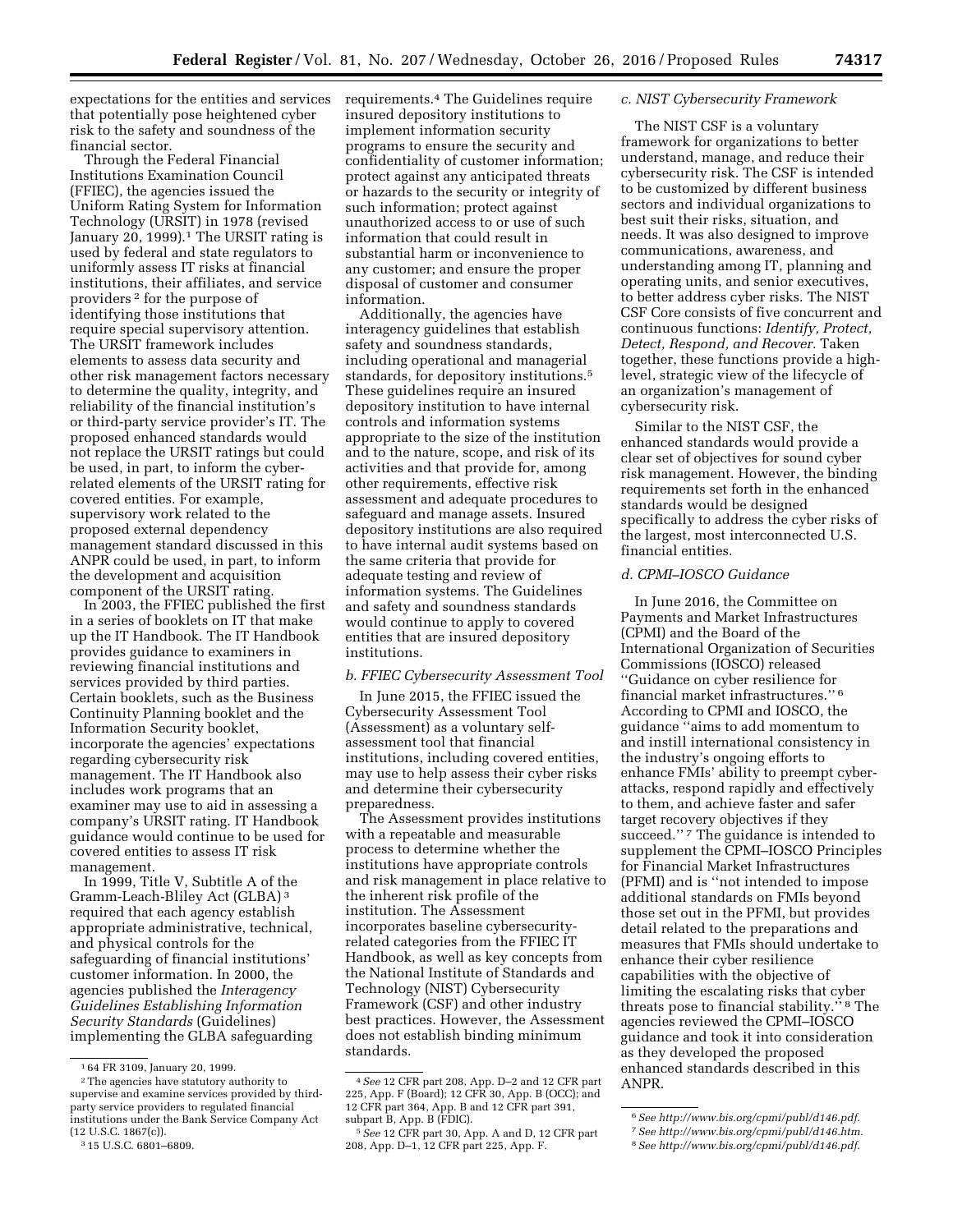*e. Interagency Paper on Sound Practices To Strengthen the Resilience of the U.S. Financial System* 

In April 2003, the Board, the OCC, and the Securities and Exchange Commission issued the *Interagency Paper on Sound Practices to Strengthen the Resilience of the U.S. Financial System* (Sound Practices Paper).9 The Sound Practices Paper focuses on minimizing the immediate systemic effects of a wide-scale disruption on critical financial markets and on establishing the appropriate back-up capacity for recovery and resumption of clearance and settlement activities in wholesale financial markets. As discussed in sections IV and VI, the agencies took the Sound Practices Paper into consideration as they developed the proposed enhanced standards described in this ANPR.

## **III. Scope of Application**

The agencies are considering applying the enhanced standards to certain entities with total consolidated assets of \$50 billion or more on an enterprisewide basis. A cyber-attack or disruption at one or more of these entities could have a significant impact on the safety and soundness of the entity, other financial entities, and the U.S. financial sector. The agencies are considering applying the enhanced standards to these entities on an enterprise-wide basis because cyber risks in one part of an organization could expose other parts of the organization to harm.

Each agency would apply these standards to large institutions subject to their jurisdiction.10 Thus, the Board is considering applying the enhanced standards on an enterprise-wide basis to all U.S. bank holding companies with total consolidated assets of \$50 billion or more, the U.S. operations of foreign banking organizations with total U.S. assets of \$50 billion or more, and all U.S. savings and loan holding companies with total consolidated assets of \$50 billion or more.11 In this regard, the proposed standards would apply to subsidiaries of depository institution holding companies (other than depository institutions supervised by the OCC and FDIC) in view of the subsidiaries' potential to act as points of cyber vulnerability to the covered entities. The Board is also considering applying the standards to nonbank financial companies supervised by the

Board pursuant to section 165 of the Dodd-Frank Wall Street Reform and Consumer Protection Act (Dodd-Frank Act), which directs the Board to establish enhanced prudential standards, including overall risk management standards, for these entities.12 Similarly, the Board is considering applying the standards to financial market utilities designated by FSOC (designated FMUs) for which the Board is the Supervisory Agency pursuant to sections 805 and 810 of the Dodd-Frank Act; other FMIs over which the Board has primary (not backup) supervisory authority because the FMIs are members of the Federal Reserve System; and FMIs that are operated by the Federal Reserve Banks (collectively referred to as ''Board-supervised FMIs'').13

The OCC is considering applying the standards to any national bank, federal savings association (and any subsidiaries thereof), or federal branch of a foreign bank that is a subsidiary of a bank holding company or savings and loan holding company with total consolidated assets of \$50 billion or more, or any national bank, federal savings association, or federal branch of a foreign bank that has total consolidated assets of \$50 billion or more that does not have a parent holding company. The Board is considering applying the standards to any state member bank (and any subsidiaries thereof) that is a subsidiary of a bank holding company with total consolidated assets of \$50 billion or more, and to any state member bank that has total consolidated assets of \$50 billion or more that is not a subsidiary of a bank holding company. The FDIC is considering applying the standards to any state nonmember bank or state savings association (and any subsidiaries thereof) that is a subsidiary of a bank holding company or savings and loan holding company with total consolidated assets of \$50 billion or more. Additionally, the FDIC is considering applying the standards to any state nonmember bank or state savings association that has total consolidated assets of \$50 billion or more that does not have a parent holding company.

As noted, the agencies are considering whether to apply the standards to thirdparty service providers with respect to services provided to depository institutions and their affiliates that are covered entities (covered services). This would ensure consistent, direct

application of the standards regardless of whether a depository institution or its affiliate conducted the operation itself, or whether it engaged a third-party service provider to conduct the operation. Direct application of the standards to these service providers could have potential benefits, including facilitating supervisory action in the event that a covered service was not meeting a proposed standard and establishing an obligation for meeting the standard on the depository institution or its affiliate, as well as on the third-party provider of the covered service. The Board also is considering requiring nonbank financial companies and Board-supervised FMIs to verify that any services the nonbank financial company or Board-supervised FMI receives from third parties are subject to the same standards that would apply if the services were being conducted by the nonbank financial company or Board-supervised FMI itself.

Other financial entities, including community banks that are not covered entities, would continue to be subject to existing guidance, standards, and examinations related to the provision of banking services by third parties.

### Questions on the Scope of Application

*1. How should the agencies consider broadening or narrowing the scope of entities to which the proposed standards would apply? What, if any, alternative size thresholds or measures of risk to the safety and soundness of the financial sector and the U.S. economy should the agencies consider in determining the scope of application of the standards? For example, should*  ''*covered entity*'' *be defined according to the number of connections an entity (including its service providers) has to other entities in the financial sector, rather than asset size? If so, how should the agencies define* ''*connections*'' *for this purpose?* 

*2. What are the costs and benefits of applying the standards to covered entities on an enterprise-wide basis? If the agencies were to consider exempting certain subsidiaries within a covered entity from the standards, what criteria should be used to assess any such exemptions? What safeguards should the agencies require from a subsidiary seeking to be exempted from the standards to ensure that an exempted subsidiary does not expose the covered entity to material cyber risk?* 

*3. What, if any, special considerations should be made regarding application of the standards to savings and loan holding companies that engage significantly in insurance or commercial activities?* 

<sup>9</sup>Available at: *[http://www.sec.gov/news/studies/](http://www.sec.gov/news/studies/34-47638.htm) [34–47638.htm.](http://www.sec.gov/news/studies/34-47638.htm)* 

<sup>10</sup> 12 U.S.C. 321, 1818, 1831p-1 (Board); 12 U.S.C. 1, 93a, 161, 481, 1463, 1464, 1818, 1831p-1, 3901, 3909 (OCC); 12 U.S.C. 1818, 1819, 1831p-1 (FDIC). 11 12 U.S.C. 1467a(g), 5365.

<sup>12</sup> 12 U.S.C. 5365.

<sup>13</sup> 12 U.S.C. 5464(a), 5469; 12 U.S.C. 330, 1818, 1831a; 12 U.S.C. 248(j).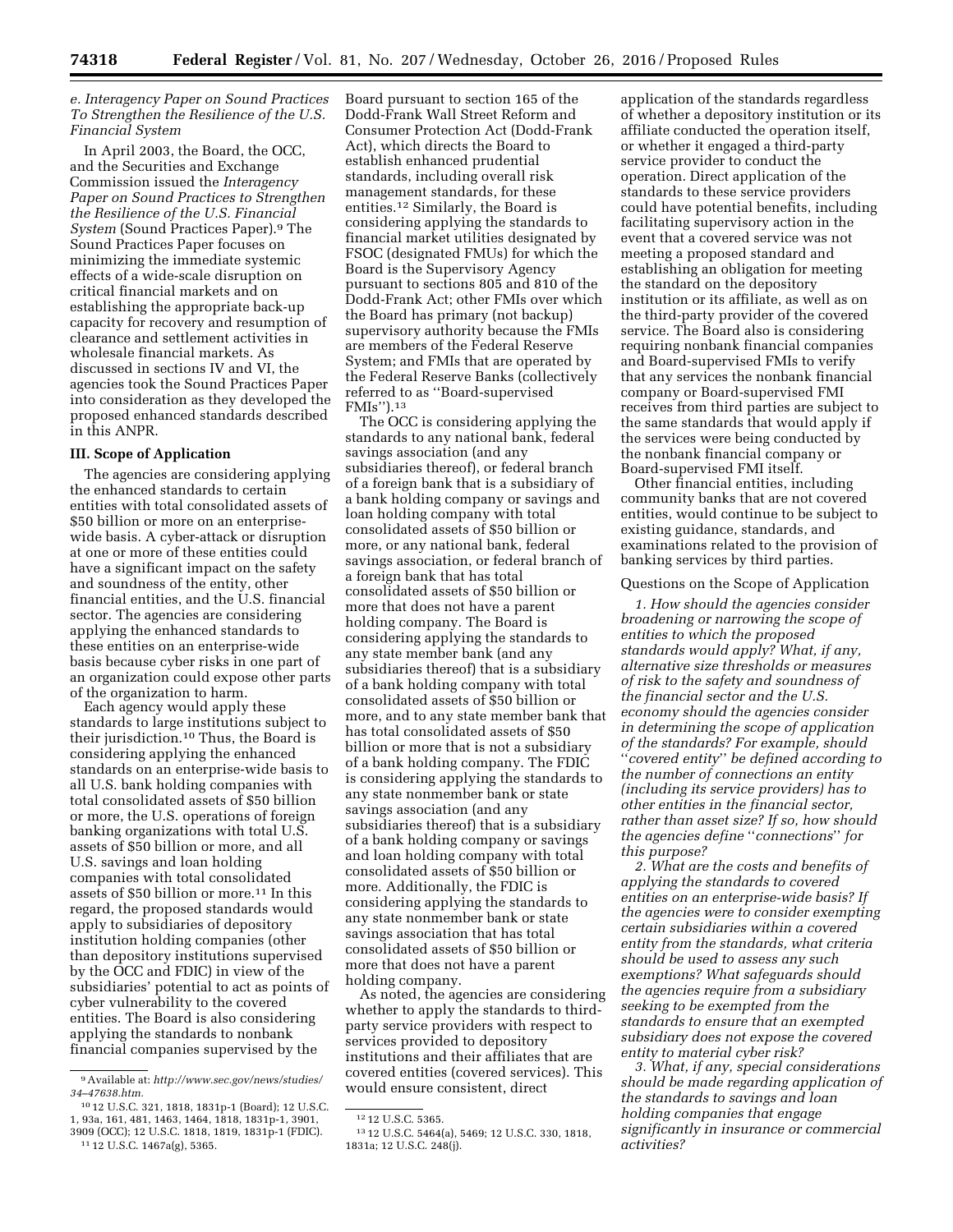*4. What are the most effective ways to ensure that services provided by thirdparty service providers to covered entities are performed in such a manner as to minimize cyber risk? What are the advantages and disadvantages of applying the standards to services by requiring covered entities to maintain appropriate service agreements or otherwise receive services only from third-party service providers that meet the standards with regard to the services provided, rather than applying the requirements directly to third-party service providers?* 

*5. What are the advantages and disadvantages of applying the standards directly to service providers to covered entities? What challenges would such an approach pose?* 

*6. What factors are most important in determining an appropriate balance between protecting the safety and soundness of the financial sector through the possible application of the standards and the implementation burden and costs associated with implementing the standards?* 

## **IV. Sector-Critical Systems**

The financial sector operates through a network of interrelated markets and financial participants. As a result, a technology failure or cyber-attack at one covered entity could have wide-ranging effects on the safety and soundness of other financial entities, both within and outside the United States. While this interconnectedness warrants comprehensive cyber risk management by all financial market participants, it is especially important in the case of covered entities with sector-critical systems.

Thus, the agencies are considering establishing a two-tiered approach, with the enhanced standards applying to all systems of covered entities, and an additional, higher set of expectations, referred to in the ANPR as ''sectorcritical standards,'' applying to those systems of covered entities that are critical to the financial sector.

As discussed below in the ANPR, the agencies are proposing sector-critical standards in four of the five categories of standards that would require covered entities with sector-critical systems to substantially mitigate the risk of a disruption due to a cyber event to their sector-critical systems.

Previously in the Sound Practices Paper, the Board and the OCC, together with the Securities and Exchange Commission, introduced definitions of ''critical financial markets'' and ''firms that play significant roles in critical financial markets,'' which emphasized the need to protect the most critical

elements of the financial system from serious new risks posed in the post-September 11 environment. In the Sound Practices Paper, ''critical financial markets'' are defined as the markets for federal funds, foreign exchange, and commercial paper; U.S. Government and agency securities; and corporate debt and equity securities. The Sound Practices Paper further provides: ''firms that play significant roles in critical financial markets are those that participate (on behalf of themselves or their customers) with sufficient market share in one or more critical financial markets such that their failure to settle their own or their customers' material pending transactions by the end of the business day could present systemic risk. While there are different ways to gauge the significance of such firms in critical markets, as a guideline, the agencies consider a firm significant in a particular critical market if it consistently clears or settles at least five percent of the value of transactions in that critical market.''

While the scope of the Sound Practices Paper was limited to the resumption of clearance and settlement activities in wholesale financial markets, the definitions presented in the Sound Practices Paper provide a starting point for identifying systems (that is, sector-critical systems) that should be subject to the more stringent, sectorcritical standards. Thus, consistent with the Sound Practices Paper, the agencies are considering whether systems that support the clearing or settlement of at least five percent of the value of transactions (on a consistent basis) in one or more of the markets for federal funds, foreign exchange, commercial paper, U.S. Government and agency securities, and corporate debt and equity securities, should be considered sector-critical systems for the purpose of the sector-critical standards. The agencies also are considering whether systems that support the clearing or settlement of at least five percent of the value of transactions (on a consistent basis) in other markets (for example, exchange-traded and over-the-counter derivatives), or that support the maintenance of a significant share (for example, five percent) of the total U.S. deposits or balances due from other depository institutions in the United States, should be considered sectorcritical systems.

Because a cyber event may impact the safety and soundness of multiple financial participants and create systemic risk beyond these specific markets, the agencies are considering additional factors to identify sectorcritical systems, such as substitutability and interconnectedness. Systems that provide key functionality to the financial sector for which alternatives are limited or nonexistent, or would take excessive time to implement (for example, due to incompatibility) also could have a material impact on financial stability if significantly disrupted. Systems that act as key nodes to the financial sector due to their extensive interconnectedness to other financial entities could have a material impact on financial stability if significantly disrupted.

Consistent with the approach to other services, any services provided by third parties that support a covered entity's sector-critical systems would be subject to the same sector-critical standards.

### Questions on Sector-Critical Systems

*7. Do covered entities currently have access to sufficient information to determine whether any of their systems would be considered sector-critical systems for the purpose of the standards? If not, what additional information would be necessary for an entity to identify whether it has one or more sector-critical systems for the purposes of the standards?* 

*8. What are the advantages and disadvantages of requiring covered entities to identify and report to the agencies their systems that support operations and meet the applicable thresholds to be considered sectorcritical systems? Alternatively, what are the advantages and disadvantages of having the agencies develop a process to identify the systems of covered entities that support operations and meet the applicable thresholds to be considered sector-critical systems and to notify covered entities which of their systems would be subject to the sector-critical standards?* 

*9. What thresholds for transaction value in one or more critical financial markets should the agencies consider for identifying sector-critical systems? Similarly, what, if any, additional thresholds should the agencies consider for identifying sector-critical systems that could have a material impact on financial stability if disrupted? For example, how should the agencies identify systems that provide functionality to the financial sector and for which alternatives are limited, nonexistent, or would take excessive time to implement? How should such factors be weighted? Commenters are encouraged to provide quantitative as well as qualitative support and analysis for proposed alternative methodologies, thresholds and/or factors.*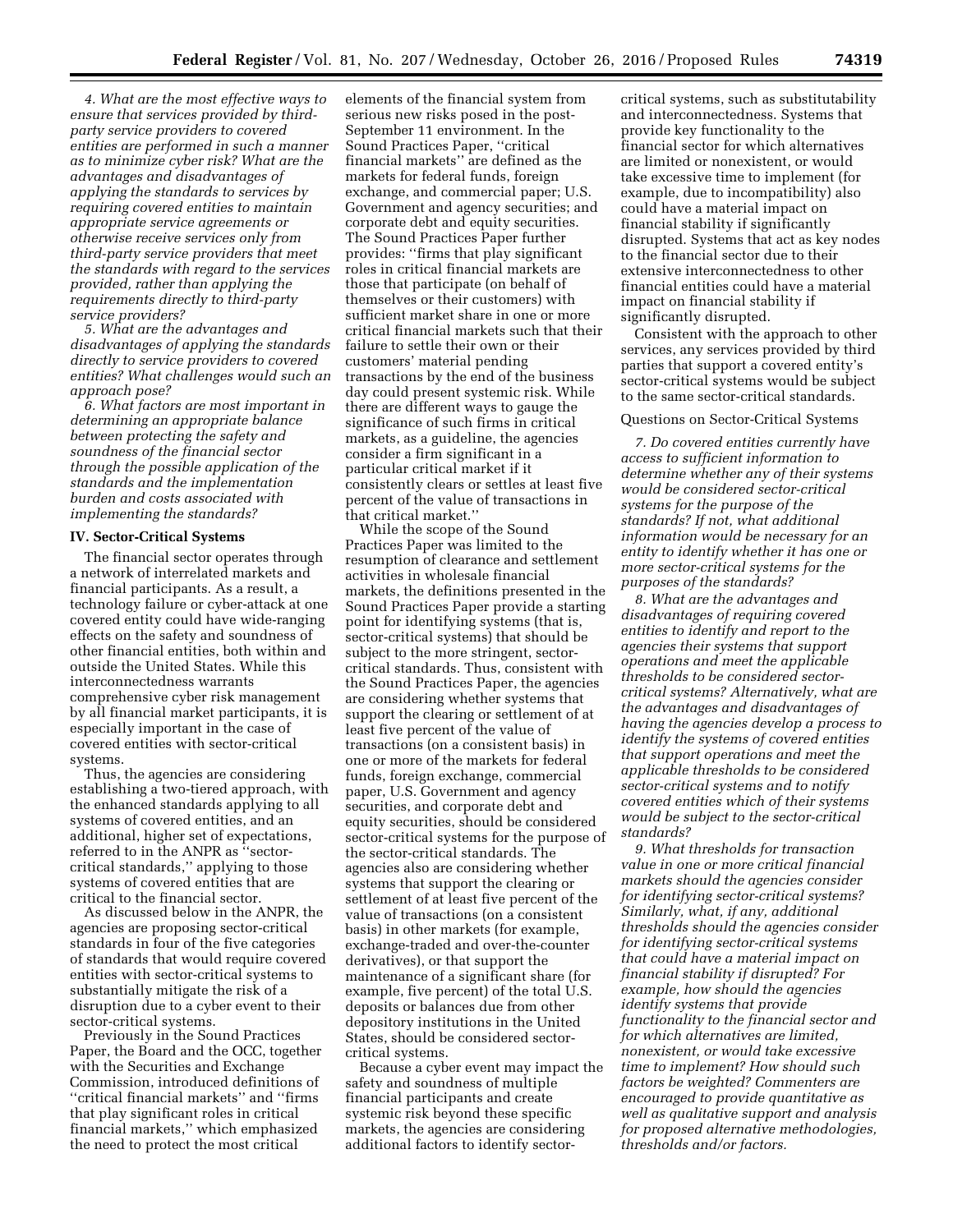*10. What are the advantages and disadvantages of determining that a covered entity which holds a substantial amount of U.S. deposits and/or balances due from other depository institutions in the United States plays a significant role in a critical financial market? At what level of activity should a covered entity's systems related to holding U.S. deposits and/or balances due from other depository institutions in the United States be determined to be critical to the sector?* 

*11. What factors should the agencies consider in a measure of interconnectedness resulting in a system being determined as critical to the financial sector, and how should such factors be weighted? Commenters are asked to provide quantitative as well as qualitative support and analysis for proposed alternative methodologies, thresholds and/or factors.* 

*12. In some cases, entities, such as smaller banking organizations, may provide services considered sectorcritical services either directly to the financial sector or through covered entities. What criteria should the agencies use to evaluate whether a financial entity that would not otherwise be subject to the enhanced standards should be subject to the sector-critical standards? How should the agencies weigh the costs of imposing the sector-critical standards to such smaller banking organizations against the potential benefits to the financial system?* 

## **V. Enhanced Cyber Risk Management Standards**

As noted, the agencies are considering enhanced cyber risk management standards for covered entities to increase the entities' operational resilience and reduce the potential impact on the financial system as a result of, for example, a cyber-attack at a firm or the failure to implement appropriate cyber risk management.

The enhanced standards would emphasize the need for covered entities to demonstrate effective cyber risk governance; continuously monitor and manage their cyber risk within the risk appetite and tolerance levels approved by their boards of directors;<sup>14</sup> establish

and implement strategies for cyber resilience and business continuity in the event of a disruption; establish protocols for secure, immutable, transferable storage of critical records; and maintain continuing situational awareness of their operational status and cybersecurity posture on an enterprise-wide basis. The agencies are considering establishing a two-tiered approach, with the proposed enhanced standards applying to all systems of covered entities and an additional, higher set of expectations, or ''sectorcritical standards,'' applying to those systems of covered entities that are critical to the financial sector. The ''sector-critical standards'' would require covered entities to substantially mitigate the risk of a disruption due to a cyber event to their sector-critical systems.

As noted, the standards would be organized into five categories:

*Category 1: Cyber risk governance; Category 2: Cyber risk management; Category 3: Internal dependency management;* 

*Category 4: External dependency management; and* 

*Category 5: Incident response, cyber resilience, and situational awareness.* 

The term ''internal dependency'' in this ANPR refers to the business assets (*i.e.,* workforce, data, technology, and facilities) of a covered entity upon which such entity depends to deliver services, as well as the information flows and interconnections among those assets. The term ''external dependency'' refers to an entity's relationships with outside vendors, suppliers, customers, utilities (such as power and telecommunications), and other external organizations and service providers that the covered entity depends on to deliver services, as well as the information flows and interconnections between the entity and those external parties.

The categories are organized in this order to emphasize the core *cyber risk governance* and *cyber risk management*  standards the agencies would expect a covered entity to develop to establish a foundation for making informed riskbased decisions in support of its business objectives. Standards in the *internal dependency management, external dependency management,* and *incident response, cyber resilience, and situational awareness* categories are designed to work together and to be mutually reinforcing.

In the discussion of the individual enhanced standards that follows, a reference to application of the enhanced

standards to covered entities is intended to include application of the enhanced standards to services provided to the covered entities, unless otherwise specified. The proposed standards for covered entities are described first; additional proposed standards for sector-critical systems then are listed separately.

## Category 1—Cyber Risk Governance

A key aspect of *cyber risk governance*  is developing and maintaining a formal cyber risk management strategy, as well as a supporting framework of policies and procedures to implement the strategy, that is integrated into the overall strategic plans and risk governance structures of covered entities. Therefore, the agencies are considering standards under the *cyber risk governance* category that would be similar to the governance standards generally expected for large, complex financial organizations.15 For example, the standards would provide that the board of directors, or an appropriate board committee,16 of a covered entity must be responsible for approving the

16 In the discussion of the enhanced standards that follows, a reference to the board of directors is intended to include the board of directors or an appropriate board committee.

<sup>14</sup>With regard to providers of services, depending on the size and structure of the organization and the relative size of the unit providing services to a depository institution, its subsidiaries or affiliates, it may be appropriate for some functions to be performed by business line executive management instead of the board of directors or a board committee of the organization. For these firms, ''enterprise-wide,'' for purposes of the ANPR, encompasses the governance processes, policies, procedures, and controls related to or impacting the

performance of services by a third party for a depository institution, its subsidiaries, or affiliates.

<sup>15</sup>For OCC-regulated covered entities, see 12 CFR part 30 Appendix D. An OCC-regulated covered entity would be expected to incorporate its cyber risk management strategy and framework into its overall risk management framework required pursuant to the ''OCC Guidelines Establishing Heightened Standards for Certain Large Insured National Banks, Insured Federal Savings Associations, and Insured Federal Branches'' set forth at 12 CFR part 30 Appendix D. These OCC guidelines establish minimum standards for the design and implementation of a risk governance framework for large insured national banks, insured federal savings associations, and insured federal branches of foreign banks. Among other items, the OCC guidelines state that the board of directors of a covered bank should require management to establish and implement an effective framework that complies with the guidelines and approve any significant changes to the framework; the board should actively oversee a covered bank's risk-taking activities and hold management accountable for adhering to the framework; and each covered bank should have a comprehensive written statement that articulates the bank's risk appetite and serves as a basis for the framework (*i.e.,* a risk appetite statement). The OCC guidelines set forth roles and responsibilities for front line units, independent risk management, and internal audit. A Boardregulated covered entity would be expected to incorporate its cyber risk management strategy and framework into its overall corporate strategy and the institutional risk appetite maintained by the entity's board of directors. *See* SR letter 12–17, ''Consolidated Supervision Framework for Large Financial Institutions," which outlines the general supervisory expectation that large bank holding companies and nonbank financial companies maintain a clearly articulated corporate strategy and institutional risk appetite; *see also* 12 CFR part 252, subparts D and O, which establishes risk management requirements for certain large bank holding companies and nonbank financial companies.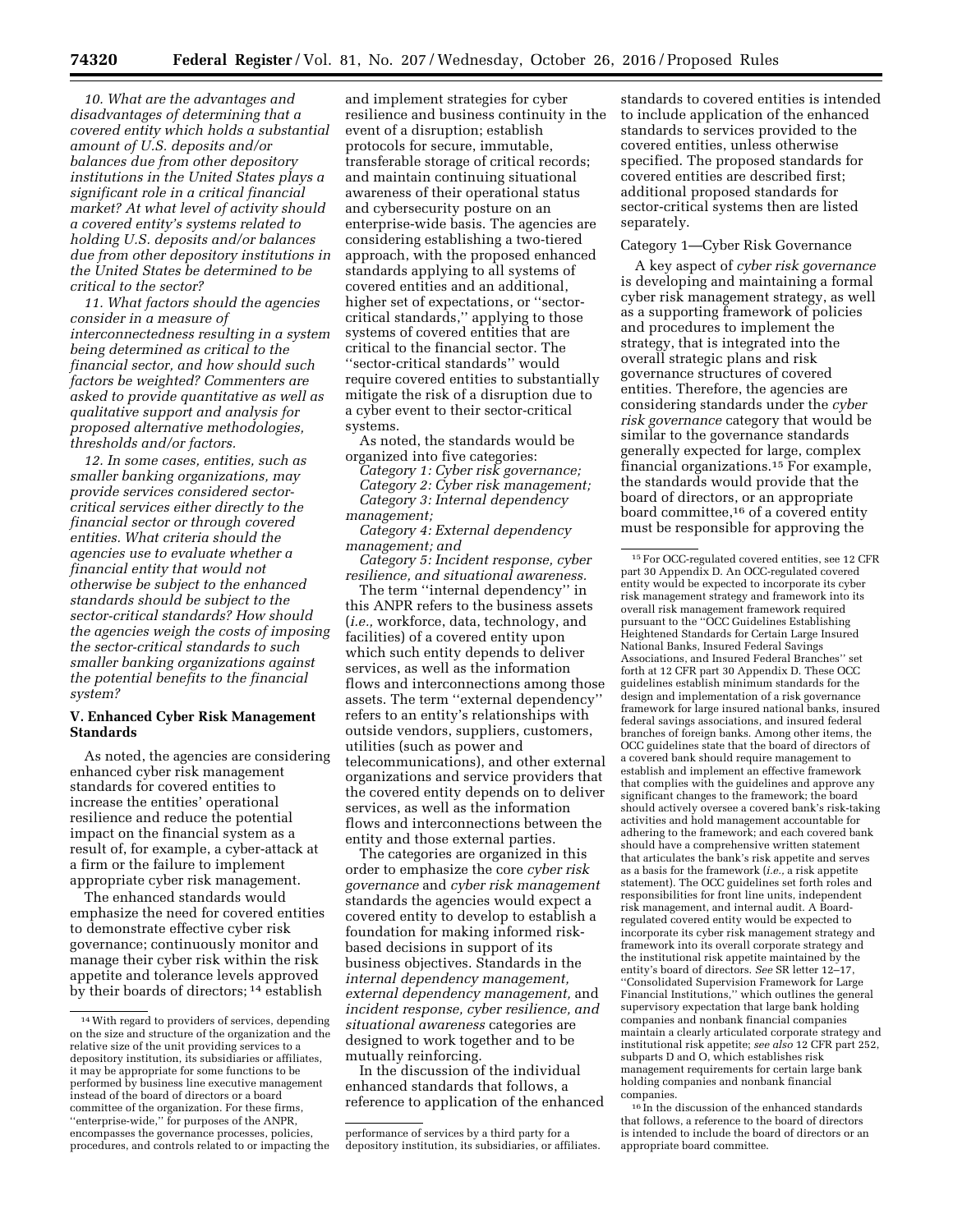entity's cyber risk management strategy and holding senior management accountable for establishing and implementing appropriate policies consistent with the strategy.

Specifically, the agencies are considering, as an enhanced standard in this category, a requirement that covered entities develop a written, board-approved, enterprise-wide cyber risk management strategy that is incorporated into the overall business strategy and risk management of the firm.<sup>17</sup> The strategy would articulate how the entity intends to address its inherent cyber risk (that is, its cyber risk before mitigating controls or other factors are taken into consideration) and how the entity would maintain an acceptable level of residual cyber risk (that is, its remaining cyber risk after mitigating controls and other factors have been taken into consideration) and maintain resilience on an ongoing basis.

A covered entity also would be required to establish cyber risk tolerances consistent with the firm's risk appetite and strategy, and manage cyber risk appropriate to the nature of the operations of the firm. Thus, as part of the enhanced standard in this category, the agencies are considering requiring the entity's board of directors to review and approve the enterprise-wide cyber risk appetite and tolerances of the covered entity. The enhanced standard also would provide that a covered entity must reduce its residual cyber risk to the appropriate level approved by the board of directors.

Covered entities would need to be able to identify and assess those activities and exposures that present cyber risk, then determine ways to aggregate them to assess the entity's residual cyber risk. This is important because cyber risk has the potential to produce losses large enough to threaten an entity's financial health, its reputation, or its ability to maintain core operations if faced with a material cyber event.

The board of directors of a covered entity would oversee and hold senior management accountable for implementing the entity's cyber risk management framework. In this regard, the agencies are considering requiring the board of directors to have adequate expertise in cybersecurity or to maintain access to resources or staff with such expertise. Consistent with existing agency expectations, the enhanced standards would require the board of directors to have and maintain the

ability to provide credible challenge to management in matters related to cybersecurity and the evaluation of cyber risks and resilience.

The agencies also are considering requiring senior leaders with responsibility for cyber risk oversight to be independent of business line management. In this regard, these senior leaders would need to have direct, independent access to the board of directors and would independently inform the board of directors on an ongoing basis of the firm's cyber risk exposure and risk management practices, including known and emerging issues and trends.

A covered entity would be required to establish an enterprise-wide cyber risk management framework that would include policies and reporting structures to support and implement the entity's cyber risk management strategy. The entity would be required to include in its framework delineated cyber risk management and oversight responsibilities for the organization, including reporting structures and expectations for independent risk management, internal control, and internal audit personnel; established mechanisms for evaluating whether the organization has sufficient resources to address the cyber risks facing the organization; and established policies for addressing any resource shortfalls or knowledge gaps. The entity also would be required to include in its cyber risk management framework mechanisms for identifying and responding to cyber incidents and threats, as well as procedures for testing the effectiveness of the entity's cybersecurity protocols and updating them as the threat landscape evolves.

#### Questions on Cyber Risk Governance

*13. How would a covered entity determine that it is managing cyber risk consistent with its stated risk appetite and tolerances? What other implementation challenges does managing cyber risk consistent with a covered entity's risk appetite and tolerances present?* 

*14. What are the incremental costs and benefits of establishing the contemplated standards for the roles, responsibilities, and adequate cybersecurity expertise (or access to adequate cybersecurity expertise) of the board of directors? To what extent do covered entities already have governance structures in place that are broadly consistent with the proposed cyber risk governance standards?* 

## Category 2—Cyber Risk Management

In general, the enhanced standards would require covered entities, to the greatest extent possible and consistent with their organizational structure, to integrate cyber risk management into the responsibilities of at least three independent functions (such as the three lines of defense risk-management model) with appropriate checks and balances. This would allow covered entities to more accurately and effectively identify, monitor, measure, manage, and report on cyber risk.

### Business Units

The agencies are considering requiring units responsible for the dayto-day business functions of a covered entity to assess, on an ongoing basis, the cyber risks associated with the activities of the business unit. Business units also would need to ensure that information regarding those risks is shared with senior management, including the chief executive officer (CEO), as appropriate, in a timely manner so that senior management can address and respond to emerging cyber risks and cyber incidents as they develop.

As part of this proposed enhanced standard, business units would be required to adhere to procedures and processes necessary to comply with the covered entity's cyber risk management framework. Such procedures and processes would be designed to ensure that the applicable business unit's cyber risk is effectively identified, measured, monitored, and controlled, consistent with the covered entity's risk appetite and tolerances. Business units would assess the cyber risks and potential vulnerabilities associated with every business asset (that is, their workforce, data, technology, and facilities), service, and IT connection point for the respective unit, and update these assessments as threats, technology, and processes evolve. To this end, the covered entity would be expected to ensure that business units maintain, or have access to, resources and staff with the skill sets needed to comply with the unit's cybersecurity responsibilities.

#### Independent Risk Management

The agencies are considering a requirement that covered entities incorporate enterprise-wide cyber risk management into the responsibilities of an independent risk management function. This function would report to the covered entity's chief risk officer and board of directors, as appropriate, regarding implementation of the firm's cyber risk management framework throughout the organization.

<sup>&</sup>lt;sup>17</sup> For Board-regulated covered entities, this would be part of the larger global risk management framework that is required by 12 CFR 252.33.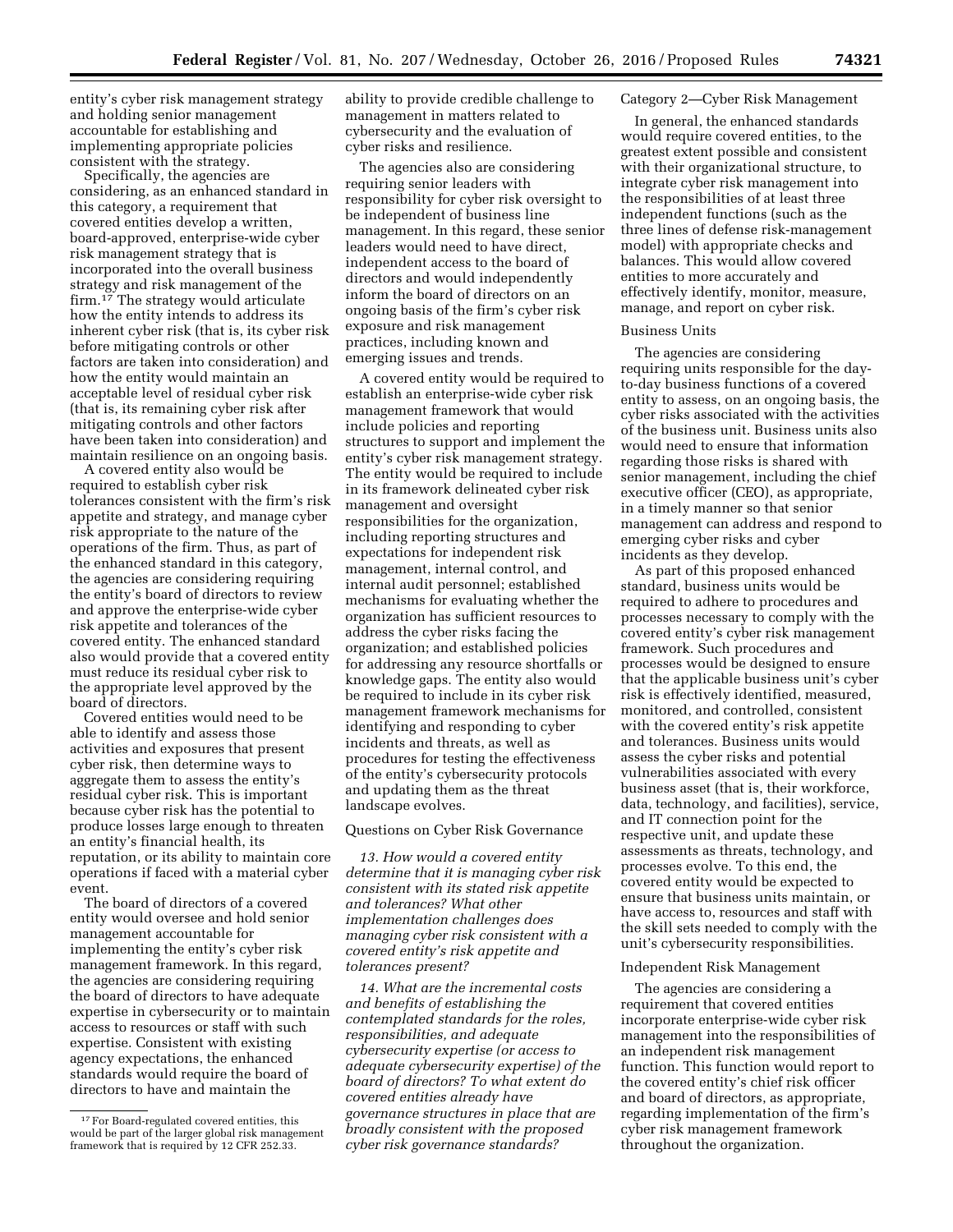Independent risk management would be required to analyze cyber risk at the enterprise level to identify and ensure effective response to events with the potential to impact one or multiple operating units. Additionally, independent risk management would be continually required to assess the firm's overall exposure to cyber risk and promptly notify the CEO and board of directors, as appropriate, when its assessment of a particular cyber risk differs from that of a business unit, as well as of any instances when a unit of the covered entity has exceeded the entity's established cyber risk tolerances.

On a continuous basis, independent risk management would be required to identify, measure, and monitor cyber risk across the enterprise, and to determine whether cyber risk controls are appropriately in place across the enterprise consistent with the entity's established risk appetite and tolerances. On an ongoing basis, the independent risk management function would be required to identify and assess the covered entity's material aggregate risks and determine whether actions need to be taken to strengthen risk management or reduce risk given changes in the covered entity's risk profile or other conditions, placing particular emphasis on sector-critical systems.

Additionally, the agencies are considering requiring covered entities to assess the completeness, effectiveness, and timeliness with which they reduce the aggregate residual cyber risk of their systems to the appropriate, board-ofdirectors approved level. The Board is considering requiring covered entities, at the holding company level, to measure (quantitatively) the completeness, effectiveness, and timeliness with which they reduce the aggregate residual cyber risk of their systems to the appropriate, board-ofdirectors approved level. As noted, this is important because cyber risk has the potential to produce losses large enough to threaten an entity's financial health, its reputation, or its ability to maintain core operations if faced with a material cyber event.

Therefore, the independent risk management function would be required to establish and maintain an up-to-date understanding of the structure of a covered entity's cybersecurity programs and supporting processes and systems, as well as their relationships to the evolving cyber threat landscape.

To satisfy these requirements, it is essential that a covered entity's independent risk management function have and maintain sufficient

independence, stature, authority, resources, and access to the board of directors to ensure that the operations of the entity are consistent with the cyber risk management framework. The reporting lines must be clear and separate from those for other operations and business units.

#### Audit Function

Audit evaluates the effectiveness of risk management, internal controls, and governance processes, among other things, and advises management and the board of directors on whether a covered entity's policies and procedures are adequate to keep up with emerging risks and industry regulations. As such, audit plays an important role in risk management, internal control, and corporate governance.

Consistent with a strong overall governance process, the agencies consider cyber risk and cyber risk management as important to the internal audit function at covered entities. Therefore, the agencies are considering explicitly requiring the audit function to assess whether the cyber risk management framework of a covered entity complies with applicable laws and regulations and is appropriate for its size, complexity, interconnectedness, and risk profile.

Further, as part of this enhanced standard, audit would be required to incorporate an assessment of cyber risk management into the overall audit plan of the covered entity. The plan would be required to provide for an evaluation of the adequacy of compliance with the board-approved cyber risk management framework and cyber risk policies, procedures, and processes established by the firm's business units or independent risk management. Such an evaluation would be required to include the entire security lifecycle, including penetration testing and other vulnerability assessment activities as appropriate based on the size, complexity, scope of operations, and interconnectedness of the covered entity. The audit plan would be required to provide for an assessment of the business unit and independent risk management functions' capabilities to adapt as appropriate and remain in compliance with the covered entity's cyber risk management framework and within its stated risk appetite and tolerances.

#### Questions on Cyber Risk Management

*15. The agencies seek comment on the appropriateness of requiring covered entities to regularly report data on identified cyber risks and vulnerabilities directly to the CEO and board of* 

*directors and, if warranted, the frequency with which such reports should be made to various levels of management. What policies do covered entities currently follow in reporting material cyber risks and vulnerabilities to the CEO and board of directors?* 

*16. The agencies seek comment on requiring covered entities to organize themselves in a manner that is consistent with the contemplated enhanced standards for cyber risk management. Besides the approach outlined in the ANPR, what other approaches could ensure that entities are effectively identifying, monitoring, measuring, managing, and reporting on cyber risk?* 

## Category 3—Internal Dependency Management

Standards within the *internal dependency management* category are intended to ensure that covered entities have effective capabilities in place to identify and manage cyber risks associated with their business assets (that is, their workforce, data, technology, and facilities) throughout their lifespans. These risks may arise from a wide range of sources, including insider threats, data transmission errors, or the use of legacy systems acquired through a merger.

A key aspect of the *internal dependency management* category is ensuring that covered entities continually assess and improve, as necessary, their effectiveness in reducing the cyber risks associated with internal dependencies on an enterprisewide basis. As part of the overall cyber risk management strategy, as discussed in the c*yber risk governance* section of this ANPR, the agencies are considering a requirement that a covered entity integrate an internal dependency management strategy into the entity's overall strategic risk management plan. The strategy would guide and inform measures taken to reduce cyber risks associated with a covered entity's internal dependencies. The internal dependency management strategy would be designed to ensure that: Roles and responsibilities for internal dependency management are well defined; policies, standards, and procedures to identify and manage cyber risks associated with internal assets, including those connected to or supporting sector-critical systems, are established and regularly updated throughout those assets' lifespans; appropriate oversight is in place to monitor effectiveness in reducing cyber risks associated with internal dependencies; and appropriate compliance mechanisms are in place.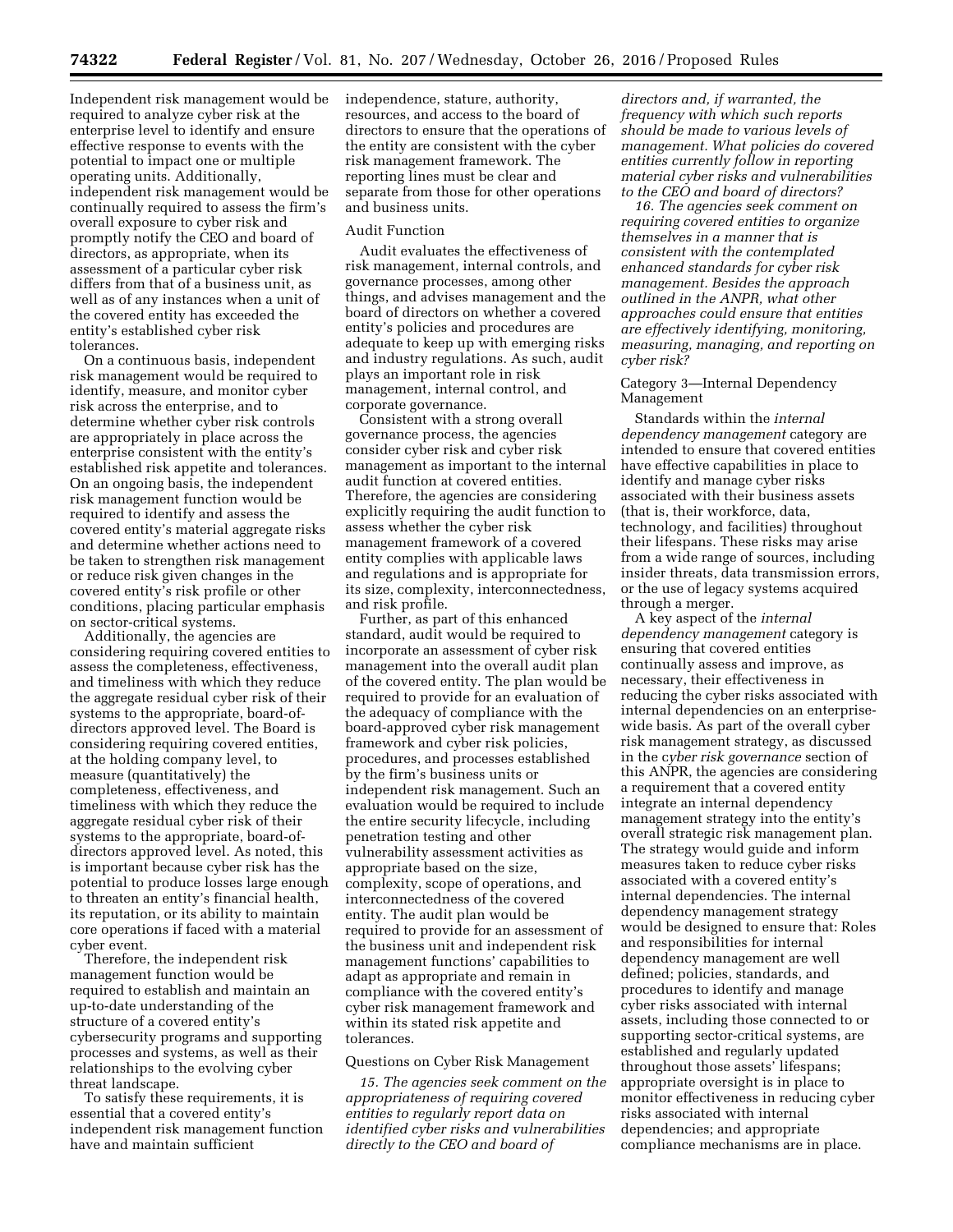Another key aspect of the *internal dependency management* category is having current and complete awareness of all internal assets and business functions that support a firm's cyber risk management strategy. The agencies are considering a requirement that covered entities maintain an inventory of all business assets on an enterprisewide basis prioritized according to the assets' criticality to the business functions they support, the firm's mission and the financial sector. Thus, covered entities would be required to maintain a current and complete listing of all internal assets and business functions, including mappings to other assets and other business functions, information flows, and interconnections. Covered entities would track connections among assets and cyber risk levels throughout the life cycles of the assets and support relevant data collection and analysis across the organization. This would contribute to establishing and implementing mechanisms to prioritize monitoring, incident response, and recovery of systems critical to the entity and to the financial sector. A covered entity's tracking capability would need to enable timely notification of internal cyber risk management issues to designated internal stakeholders. In addition, covered entities would support the reduction of the cyber risk exposure of business assets to the enterprise and the sector until the board-approved risk appetite and tolerances are achieved; and support timely responses to cyber threats to, and vulnerabilities of, the enterprise and the financial sector.

Another key aspect within the *internal dependency management*  category is establishing and applying appropriate controls to address the inherent cyber risk of a covered entity's assets. The agencies are considering a requirement that covered entities establish and apply appropriate controls to address the inherent cyber risk of their assets (taking into account the prioritization of the entity's business assets and the cyber risks they pose to the entity) by:

• Assessing the cyber risk of assets and their operating environments prior to deployment;

• continually applying controls and monitoring assets and their operating environments (including deviations from baseline cybersecurity configurations) over the lifecycle of the assets; and

• assessing relevant cyber risks to the assets (including insider threats to systems and data) and mitigating identified deviations, granted

exceptions and known violations to internal dependency cyber risk management policies, standards, and procedures.

As part of this enhanced standard, the agencies are considering requiring covered entities to continually apply appropriate controls to reduce the cyber risk of business assets to the enterprise and the financial sector to the boardapproved level. The agencies are also considering a requirement that covered entities periodically conduct tests of back-ups to business assets to achieve resilience.

## Category 4—External Dependency Management

As noted, the term ''external dependencies'' refers to an entity's relationships with outside vendors, suppliers, customers, utilities, and other external organizations and service providers that the entity depends on to deliver services, as well as the information flows and interconnections between the entity and those external parties. In addition, the external dependency management category includes the management of interconnection risks associated with non-critical external parties that maintain trusted connections to important systems. Standards within the *external dependency management*  category are intended to ensure that covered entities have effective capabilities in place to identify and manage cyber risks associated with their external dependencies and interconnection risks throughout these relationships.

A key aspect of the *external dependency management* category is ensuring that covered entities continually assess and improve, as necessary, their effectiveness in reducing the cyber risks associated with external dependencies and interconnection risks enterprise-wide. As part of the overall cyber risk management strategy, as discussed in the *cyber risk governance* section of this ANPR, the agencies are considering a requirement that a covered entity integrate an external dependency management strategy into the entity's overall strategic risk management plan to address and reduce cyber risks associated with external dependencies and interconnection risks. This external dependency management strategy would ensure that roles and responsibilities for external dependency management are well defined; policies, standards, and procedures for external dependency management throughout the lifespan of the relationship (for example, due diligence, contracting and

sub-contracting, onboarding, ongoing monitoring, change management, off boarding) are established and regularly updated; appropriate metrics are in place to measure effectiveness in reducing cyber risks associated with external dependencies; and appropriate compliance mechanisms are in place.

As part of an external dependency management strategy, the agencies are considering a requirement that covered entities establish effective policies, plans, and procedures to identify and manage real-time cyber risks associated with external dependencies, particularly those connected to or supporting sectorcritical systems and operations, throughout their lifespans.

Another key aspect of the *external dependency management* category is having the ability to monitor in real time all external dependencies and trusted connections that support a covered entity's cyber risk management strategy. The agencies are considering a requirement that covered entities have a current, accurate, and complete awareness of, and prioritize, all external dependencies and trusted connections enterprise-wide based on their criticality to the business functions they support, the firm's mission, and the financial sector. Thus, covered entities would be able to generate and maintain a current, accurate, and complete listing of all external dependencies and business functions, including mappings to supported assets and business functions. Covered entities would be required to prioritize monitoring, incident response, and recovery of systems critical to the enterprise and the financial sector; support the continued reduction of the cyber risk exposure of external dependencies to the enterprise and the sector until the board-approved cyber risk appetite and tolerances are achieved; support timely responses to cyber risks to the enterprise and the sector; monitor the universe of external dependencies that connect to assets supporting systems critical to the enterprise and the sector; support relevant data collection and analysis across the organization; and track connections among external dependencies, organizational assets, and cyber risk levels throughout their lifespans. A covered entity's tracking capability would enable timely notification of cyber risk management issues to designated stakeholders.

Another key aspect within the *external dependency management*  category is establishing and applying appropriate controls to address the cyber risk presented by each external partner throughout the lifespan of the relationship. The agencies are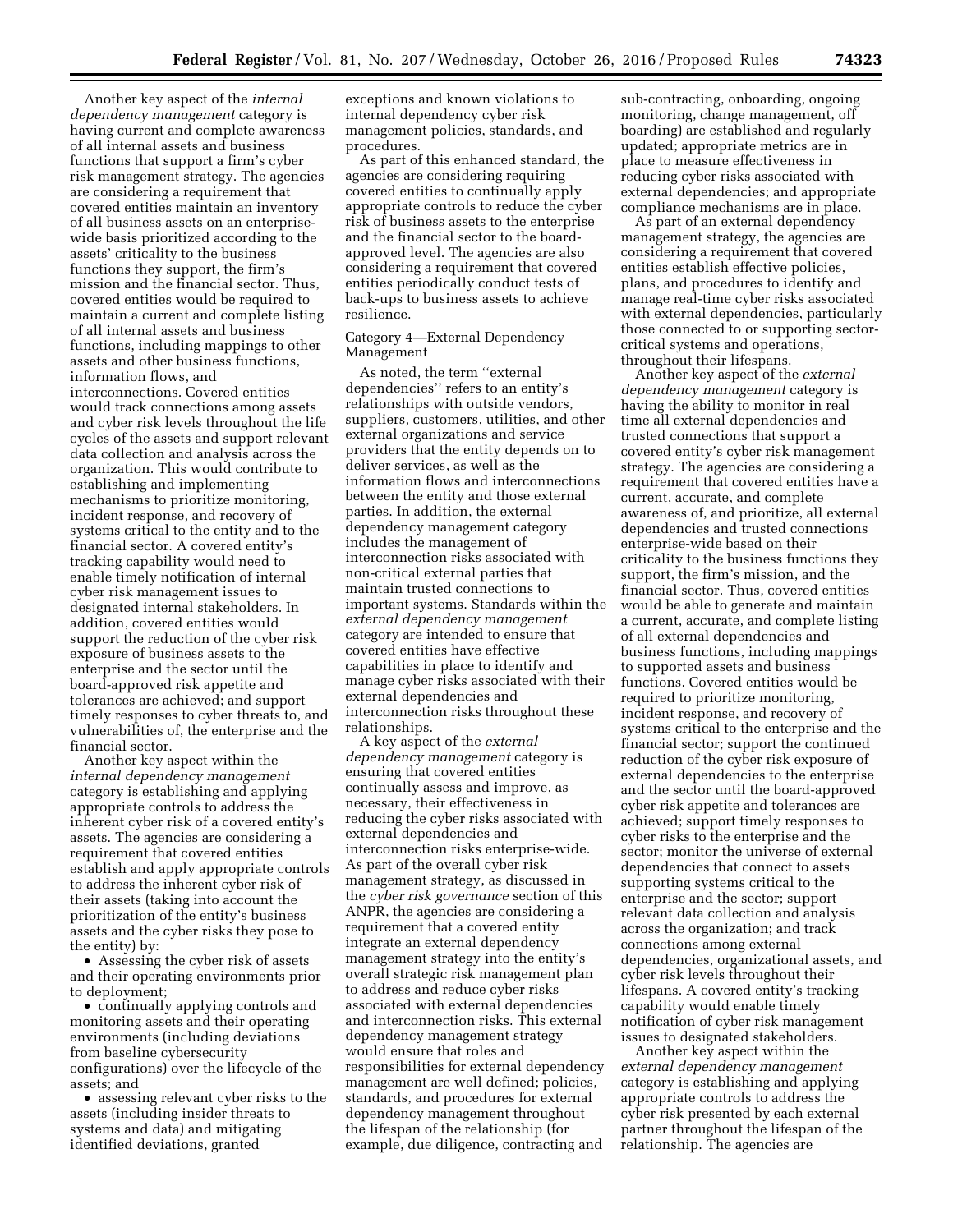considering a requirement that covered entities analyze and address the cyber risks that emerge from reviews of their external relationships, and identify and periodically test alternative solutions in case an external partner fails to perform as expected. As part of this requirement and in order to address the rapidly changing and complex threat landscape, the agencies are considering a requirement that covered entities continually apply and evaluate appropriate controls to reduce the cyber risk of external dependencies to the enterprise and the sector.

Questions on Internal and External Dependency Management

*17. The agencies request comment on the comprehensiveness and effectiveness of the proposed standards for internal and external dependency management in achieving the agencies' objective of increasing the resilience of covered entities, third-party service providers to covered entities, and the financial sector.* 

*18. What challenges and burdens would covered entities encounter in maintaining an internal and external dependency management strategy consistent with that described by the agencies?* 

*19. How do the proposed internal and external dependency management standards compare with processes already in place at banking organizations?* 

*20. What other approaches could the agencies use to evaluate a covered entity's internal and external dependency management strategies? Please be specific as to each approach.* 

*21. How would the proposed standards for internal and external dependency management impact a covered entity's use of a third-party service provider?* 

*22. What additional issues should the agencies consider related to internal and external dependency management and the covered entities' use of thirdparty service providers? How should those issues be evaluated by the agencies? Please be specific.* 

Category 5—Incident Response, Cyber Resilience, and Situational Awareness

Standards within the *incident response, cyber resilience, and situational awareness* category would be designed to ensure that covered entities plan for, respond to, contain, and rapidly recover from disruptions caused by cyber incidents, thereby strengthening their cyber resilience as well as that of the financial sector. Covered entities would be required to be capable of operating critical business

functions in the face of cyber-attacks and continuously enhance their cyber resilience. In addition, covered entities would be required to establish processes designed to maintain effective situational awareness capabilities to reliably predict, analyze, and respond to changes in the operating environment.

The agencies are considering a requirement that covered entities establish and maintain effective incident response and cyber resilience governance, strategies, and capacities that enable the organizations to anticipate, withstand, contain, and rapidly recover from a disruption caused by a significant cyber event. The agencies are considering a requirement that covered entities establish and implement plans to identify and mitigate the cyber risks they pose through interconnectedness to sector partners and external stakeholders to prevent cyber contagion. In addition, the agencies are considering a requirement that covered entities establish and maintain enterprise-wide cyber resilience and incident response programs, based on their enterprisewide cyber risk management strategies and supported by appropriate policies, procedures, governance, staffing, and independent review. These cyber resilience and incident response programs would be required to include effective escalation protocols linked to organizational decision levels, cyber contagion containment procedures, communication strategies, and processes to incorporate lessons learned back into the program. Cyber resilience strategies and exercises would be required to consider wide-scale recovery scenarios and be designed to achieve institutional resilience, support the achievement of financial sector-wide resilience, and minimize risks to or from interconnected parties.

The IT Handbook calls for examiners to determine whether covered entities have established plans to address recovery and resilience strategies for cyber-attacks that may disrupt access, corrupt data, or destroy data or systems.18 In addition to establishing recovery time objectives (RTOs), recovery and resilience strategies should address the potential for malware or corrupted data to replicate or propagate through connected systems or high availability solutions. For cyber-attacks that may potentially corrupt or destroy critical data, recovery strategies should be designed to achieve recovery point objectives based on the criticality of the

data necessary to keep the institution operational.

In this category, the agencies also are considering a requirement that covered entities establish and implement strategies to meet the entity's obligations for performing core business functions in the event of a disruption, including the potential for multiple concurrent or widespread interruptions and cyberattacks on multiple elements of interconnected critical infrastructure, such as energy and telecommunications.

The preservation of critical records in the event of a large-scale or significant cyber event is essential to maintaining confidence in the banking system and to facilitating resolution or recovery processes after a catastrophic event. The agencies are therefore considering requiring covered entities to establish protocols for secure, immutable, off-line storage of critical records, including financial records of the institution, loan data, asset management account information, and daily deposit account records, including balances and ownership details, formatted using certain defined data standards to allow for restoration of these records by another financial institution, service provider, or the FDIC in the event of resolution.

Transition plans are essential in the event a service is terminated or an entity cannot meet its obligations. Thus, the agencies are considering a requirement that covered entities establish plans and mechanisms to transfer business, where feasible, to another entity or service provider with minimal disruption and within prescribed time frames if the original covered entity or service provider is unable to perform. As a result, if performance is not feasible and contractual termination/remediation provisions have been exercised, client data would be returned to the original covered entity or service provider in a method that is transferable to an alternate entity or service provider with minimal disruption to the operations of the covered entity.

Testing the cyber resilience of operations and services helps to identify potential threats to the ongoing performance of the operation or service. A prolonged disruption of a significant operation could generate systemic risk. The agencies are considering a requirement that covered entities conduct specific testing that addresses disruptive, destructive, corruptive, or any other cyber event that could affect their ability to service clients; and significant downtime that would threaten the business resilience of clients. In addition, the agencies are considering a requirement that the

<sup>18</sup>FFIEC IT Examination Handbook, Business Continuity Planning, Appendix J.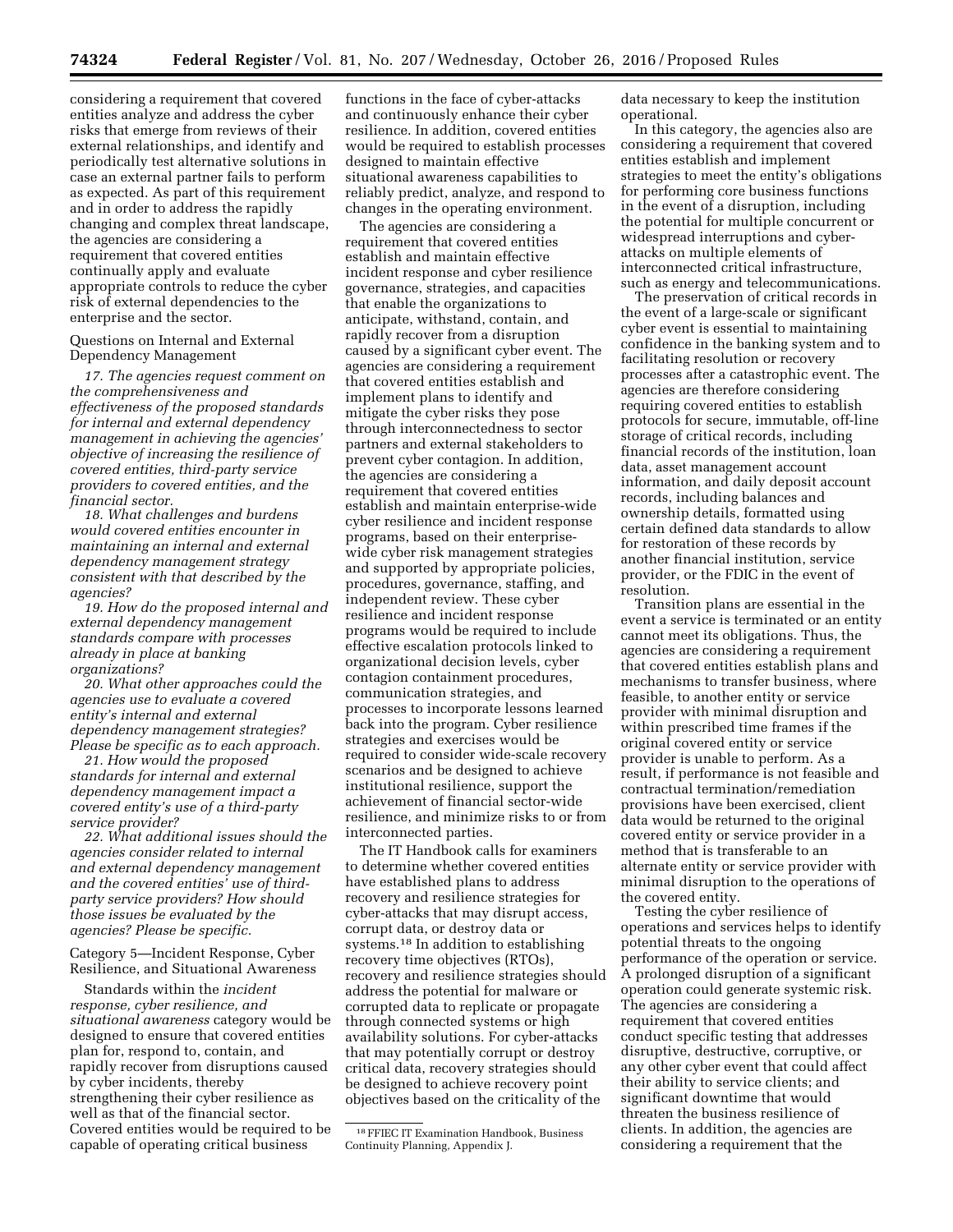testing address external interdependencies, such as connectivity to markets, payment systems, clearing entities, messaging services, and other critical service providers or partners; that the testing of cyber resilience be undertaken jointly where critical dependencies exist; and that the testing validate the effectiveness of internal and external communication protocols with stakeholders.

A key element of situational awareness is the timely identification, analysis, and tracking of data about the state of, and potential cyber risks to, the organization. The agencies are considering a requirement that covered entities maintain an ongoing situational awareness of their operational status and cybersecurity posture to pre-empt cyber events and respond rapidly to them. Covered entities also would be required to establish and maintain threat profiles 19 for identified threats to the firm; establish and maintain threat modeling 20 capabilities; gather actionable cyber threat intelligence and perform security analytics on an ongoing basis; and establish and maintain capabilities for ongoing vulnerability management.

Questions on Incident Response, Cyber Resilience, and Situational Awareness

*23. How well do the proposed standards for incident response, cyber resilience, and situational awareness address the safety and soundness of individual financial institutions and potential systemic cyber risk to the financial sector, including with respect to the testing strategies and approaches? How could they be improved?* 

*24. What is the extent to which it would be operationally and/or commercially feasible to comply with requirements to use certain defined data standards in order to increase the substitutability of third-party relationships to reduce recovery times for systems impacted by a significant cyber event?* 

*25. How do covered entities currently evaluate their incident response and cyber resilience capabilities? What factors should the agencies consider essential in considering a covered entity's incident response and cyber response capabilities?* 

*26. How do covered entities currently evaluate their situational awareness* 

*capabilities? What factors should the agencies consider essential in considering a covered entity's situational awareness capabilities?* 

*27. What other factors should be included within the incident response, cyber resilience, and situational awareness category?* 

*28. What additional requirements should the agencies consider to improve the resilience or situational awareness of a covered entity or the ability of a covered entity to respond to a cyberattack?* 

## **VI. Standards for Sector-Critical Systems of Covered Entities**

As noted, the agencies are considering two tiers of standards, with more stringent standards to apply to systems of covered entities that are critical to the functioning of the financial sector.

In particular, the agencies are considering a requirement that covered entities minimize the residual cyber risk of sector-critical systems by implementing the most effective, commercially available controls. Minimizing residual cyber risk means substantially mitigating the risk of a disruption or failure due to a cyber event.

As a second sector-critical standard, the agencies are considering requiring covered entities to establish an RTO of two hours for their sector-critical systems, validated by testing, to recover from a disruptive, corruptive, or destructive cyber event. Testing programs would include a range of scenarios, including severe but plausible scenarios, and would challenge matters such as communications protocols, governance arrangements, and resumption and recovery practices. As stated in the Sound Practices Paper, an RTO is the ''amount of time in which a firm aims to recover clearing and settlement activities after a wide-scale disruption with the overall goal of completing material pending transactions on the scheduled settlement date.'' The scope of application of this proposed sectorcritical standard could go beyond the core clearing and settlement organizations discussed in the Sound Practices Paper to include other large, interconnected financial systems where a cyber-attack or disruption also could have a significant impact on the U.S. financial sector. With advances in technology and consistent with the twohour RTO for core clearing and settlement activities in the Sound Practices Paper, the agencies are considering establishing a two-hour RTO for the sector-critical systems of covered entities.

Additionally, the Board is considering requiring Board-supervised covered entities, at the holding company level, to measure (quantitatively) their ability to reduce the aggregate residual cyber risk of their sector-critical systems and their ability to reduce such risk to a minimal level. Such measurement would take into account the risks associated with internal dependencies, external dependencies, and trusted connections with access to sectorcritical systems.

Questions on Standards for Sector-Critical Systems of Covered Entities

*29. The agencies request comment on the appropriateness and feasibility of establishing a two-hour RTO for all sector-critical systems. What would be the incremental costs to covered entities of moving toward a two-hour RTO objective for these systems?* 

*30. What impact would a two-hour RTO have on covered entities' use of third-party service providers? What challenges or burdens would be presented by the requirement of a twohour RTO for covered entities who rely on third-party service providers for their critical systems? How should the agencies weigh such costs against other costs associated with implementing the enhanced standards outlined in this ANPR?* 

*31. How should the agencies implement the two-hour RTO objective? For example, would an extended implementation timeline help to mitigate costs, and if so, what timeline would be reasonable?* 

*32. Should different RTOs be set for different types of operations and, if so, how? Should RTOs be expected to become more stringent over time as technology advances?* 

*33. The Board requests comment on the benefits of requiring Boardsupervised covered entities, at the holding company level, to measure the residual cyber risk of their sector-critical systems on a quantitative basis. How would this approach to measuring cyber risk compare with efforts already underway at holding companies to manage and measure their cyber risk? For example, what processes do holding companies already have in place to measure their residual cyber risk? What challenges and costs would holding companies face in measuring their residual cyber risk quantitatively? What are the benefits of requiring holding companies to reduce the residual risk of their sector-critical systems to a minimal level, taking into account the risks associated with internal and external dependencies connected to or supporting their sector-critical systems?* 

<sup>19</sup>Threat profiles include information about critical assets, threat actors, and details about how threat actors might attempt to compromise those

 $^{\rm 20}\!$  Threat modeling refers to using a structured process to identify how critical assets might be compromised by a threat actor and why, what level of protection is needed for those critical assets, and what the impact would be if that protection failed.